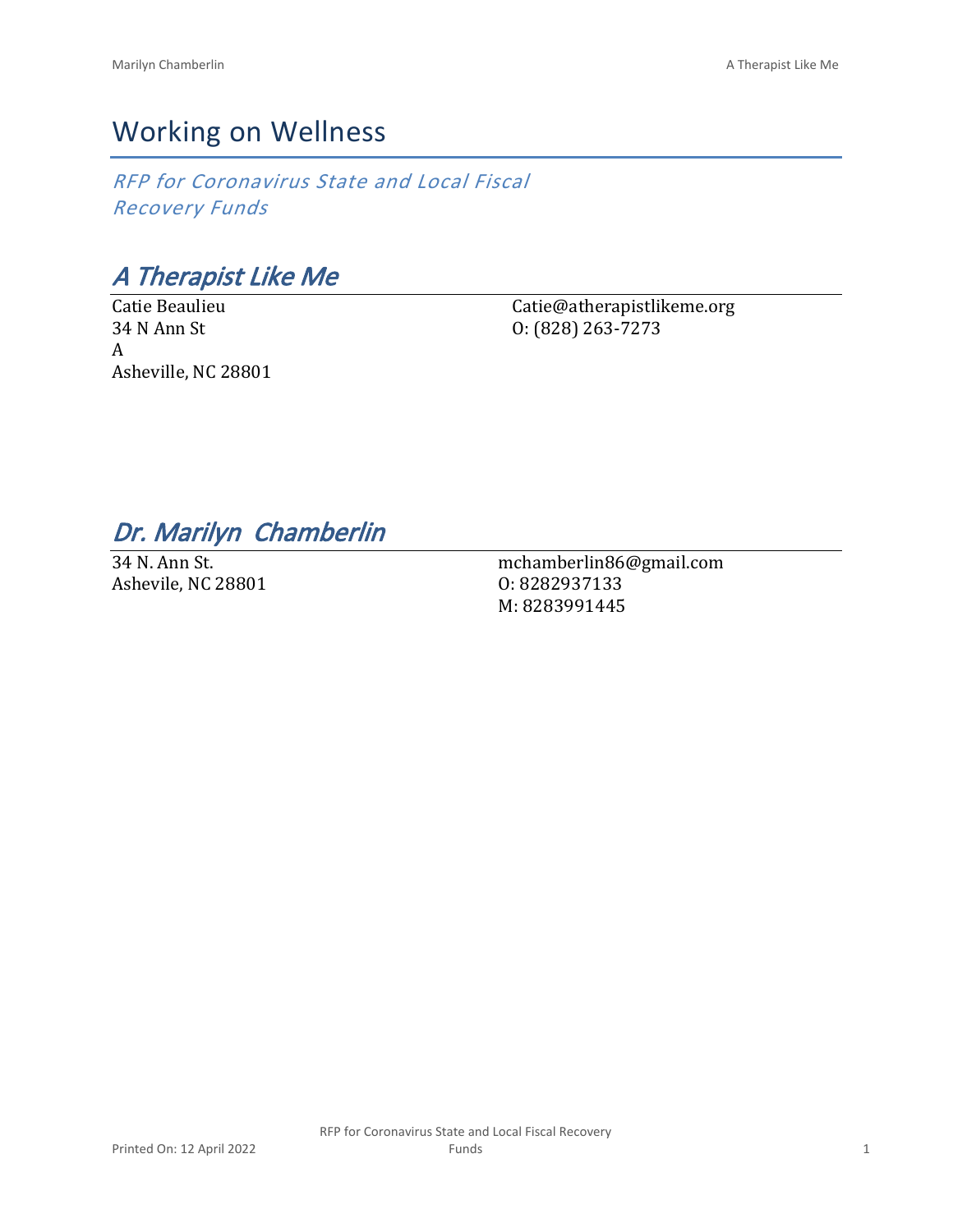# Application Form

## *Question Group*

Buncombe County requests proposals for projects to help the community recover from and respond to COVID-19 and its negative economic impacts.

Buncombe County has been awarded \$50,733,290 in Coronavirus State and Local Fiscal Recovery Funds (Recovery Funding), as part of the American Rescue Plan Act. To date, Buncombe County has awarded projects totaling \$23,093,499, leaving a balance of \$27,639,791 available to award.

Visit [http://www.buncombecounty.org/recoveryfundinghttp://www.buncombecounty.org/recoveryfundingwww.b](http://www.buncombecounty.org/recoveryfunding) [uncombecounty.org/recoveryfundinghttp://www.buncombecounty.org/recoveryfundinghttp://www.buncombeco](http://www.buncombecounty.org/recoveryfunding) [unty.org/recoveryfundinghttp://www.buncombecounty.org/recoveryfundinghttp://www.buncombecounty.org/re](http://www.buncombecounty.org/recoveryfunding) [coveryfunding](http://www.buncombecounty.org/recoveryfunding) for details.

This infusion of federal resources is intended to help turn the tide on the pandemic, address its economic fallout, and lay the foundation for a strong and equitable recovery.

Buncombe County is committed to investing these funds in projects that:

- Align to county strategic plan and community priorities
- Support equitable outcomes for most impacted populations
- Leverage and align with other governmental funding sources
- Make best use of this one-time infusion of resources
- Have a lasting impact

Proposals shall be submitted in accordance with the terms and conditions of this RFP and any addenda issued hereto.

Click [here](https://www.buncombecounty.org/common/purchasing/Buncombe%20Recovery%20Funding%20RFP%202022.pdf) for the full terms and conditions of the RFP

#### **Organization Type\***

Nonprofit

#### **Nonprofit documentation**

If nonprofit, attach IRS Determination Letter or other proof of nonprofit status.

### **Name of Project.\***

Working on Wellness

### **New/Updated Proposal\***

Is this a new project proposal or an updated version of a proposal submitted during the earlier (July 2021) Recovery Funding RFP?

> RFP for Coronavirus State and Local Fiscal Recovery Funds 2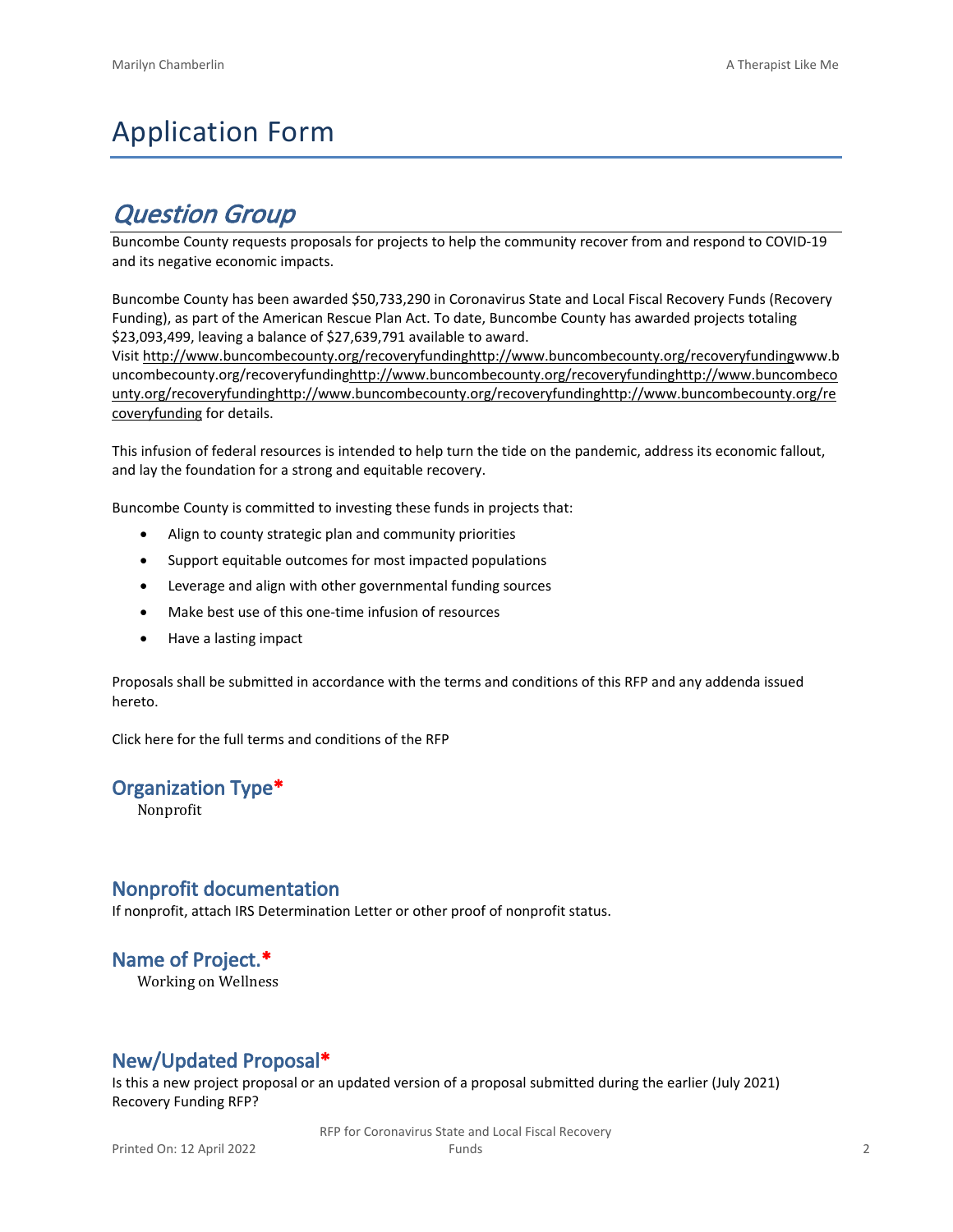Updated version of previously submitted proposal

#### **Amount of Funds Requested\***

\$446,200.00

#### **Category\***

Please select one:

- Affordable Housing
- Aging/Older Adults
- Business Support/Economic Development
- Environmental/Climate
- Homelessness
- K-12 Education
- Infrastructure and/or Broadband
- Mental Health/Substance Use
- NC Pre-K Expansion
- **Workforce**

Mental Health/Substance Use

### **Brief Project Description\***

Provide a short summary of your proposed project.

Grounded in racial equity, A Therapist Like Me (ATLM) was created to support minority-identifying therapy clients and minority-identifying therapists in the greater Asheville community. A Therapist Like Me is working as a community within our community to navigate systems of oppression. We support therapists of color, of LGBTQ+ identifications, with disabilities, and all other forms of minority (marginalized) identification and help clients find a therapist that they can best identify with. To accommodate both the therapist and consumer, we also provide therapy vouchers for those who need financial assistance. Working on Wellness is an expansion of the services provided by ATLM and is a three-prong approach to increase medical, behavioral, and mental health in underserved communities in Buncombe County. The three prongs are health awareness and education, mental health community outreach, and health and wellness trainings for minoritized mental health professionals.

#### **Project Plan\***

Explain how the project will be structured and implemented, including timeframe.

Our focus for the Working on Wellness expansion is our Wellness on Wheels (WOW) initiative, which provides community outreach and education on mental health, COVID safety, and overall wellness. This is implemented by using a bus to travel to schools, churches, and community agencies. We will target our WOW destinations to serve underserved populations in our community, focusing on individuals marginalized by

RFP for Coronavirus State and Local Fiscal Recovery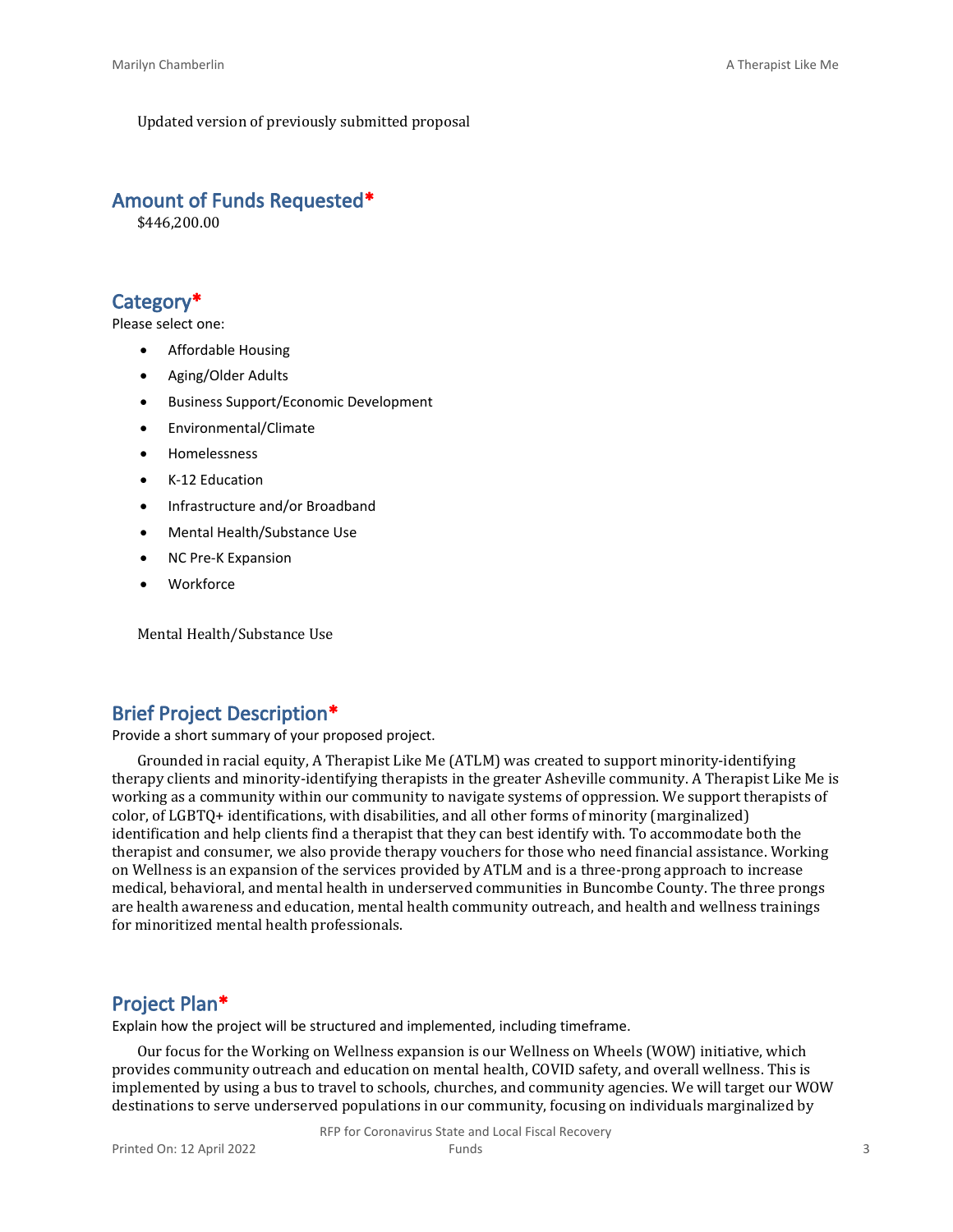identifying as BIPOC, LGTBTQ+, and homelessness. To accomplish this goal, we will use several approaches. First, ATLM plans to host a series of workshops and informational sessions held in the major communities. These sessions will discuss mental health and the cross section of mental and physical health. Second, we will contract with schools, churches, and other agencies in Buncombe County to organize and host Pop-Up Clinics to boost mental health awareness and education, as well as community knowledge of available services. We will schedule a series of Pop-Up Clinics focused on supporting the homeless population, which will address topics like personal safety, substance abuse support, housing and food support, health and medication management, and career education. Some Pop-Up Clinics focusing on other populations and topics are currently funded through other source. These clinics allow us to collaborate with other health and mental health agencies in the area to provide a solid structure of support. Third, we will purchase a bus to travel to high crisis areas and neighborhoods. The WOW bus will provide the flexibility to easily travel to schools, churches, housing communities, community centers, and similar hubs in underserved areas of Buncombe County to offer a brief introduction to mental health and mental health services, as well as introductory counseling sessions. The WOW bus also allows us to better serve those experiencing homelessness by going to them. Finally, with funds from this grant, we will be able to secure a large office space with rooms for counseling sessions, group sessions, and safe spaces for clients to find rest, resources, and support. As part of our education and outreach, we will connect those who are interested with counseling services offered through ATLM and our directory. ATLM currently provides support to clients who need financial assistance and match with therapists in our directory. With the additional funding, will be able to increase the number of vouchers given to account for increased outreach and interest. We will also utilize the new office space and finance a small staff to offer counseling performed by BIPOC and marginalized therapists from our directory.

Our projected timeline is: June-August 2022, find and rent a space for drop-in clinics, increase staff time, purchase and renovate a bus; September-December 2022, expand voucher availability, begin Wellness on Wheels, begin hosting new workshops and Pop-Up Clinics, and outreach to homeless. Program goals will be evaluated quarterly.

#### **Statement of Need\***

Describe the need that this project will address. Include data to demonstrate the need, and cite the source of the data.

In Asheville, the Black population constitutes 11% of total population, of which 22% live below poverty, 29% of households have no access to a vehicle, 19% are stopped by the police (3X the rate of White citizens), 45% experienced force when stopped by police, 68% are suspended from school, and 46% are arrested for marijuana use (when use rates are the same for Whites and Blacks). Black adults are 20% more likely to report serious psychological distress compared to any other racial group and have the highest reported rate of mental illnesses (Mental Health Association, MHA). Since the end of May 2020, nearly every racial/ethnic group has been experiencing consistently higher rates of suicidal ideation than the 2019 average, according to the most recent MHA Screening data. MHA also found that loneliness or isolation were most likely to be selected as one of the top three factors contributing to individuals' mental health concerns, and 21% of Blacks/African Americans cited racism as one of the three contributing factors. Despite the mental health concerns and issues present in minority populations, in 2018, only 8.7% of African American and Latino adults received mental health services compared to 18.6% of non-Hispanic whites. These numbers indicate the growing need for services directed toward minority-identifying individuals and the need for ATLM to expand the services offered. Having Wellness of Wheels will allow ATLM to go directly into the community and meet people where they are. Many do not have access to medical and mental health services or are wary of using such services because of the tragic history of the medical profession in relation to BIPOC individuals and decades of stigma. Working within the different neighborhoods, schools, churches, and businesses to educate community members, and having similarly identifying therapists, decreases stigma and increase awareness so more people can decide to invest in their medical and mental health.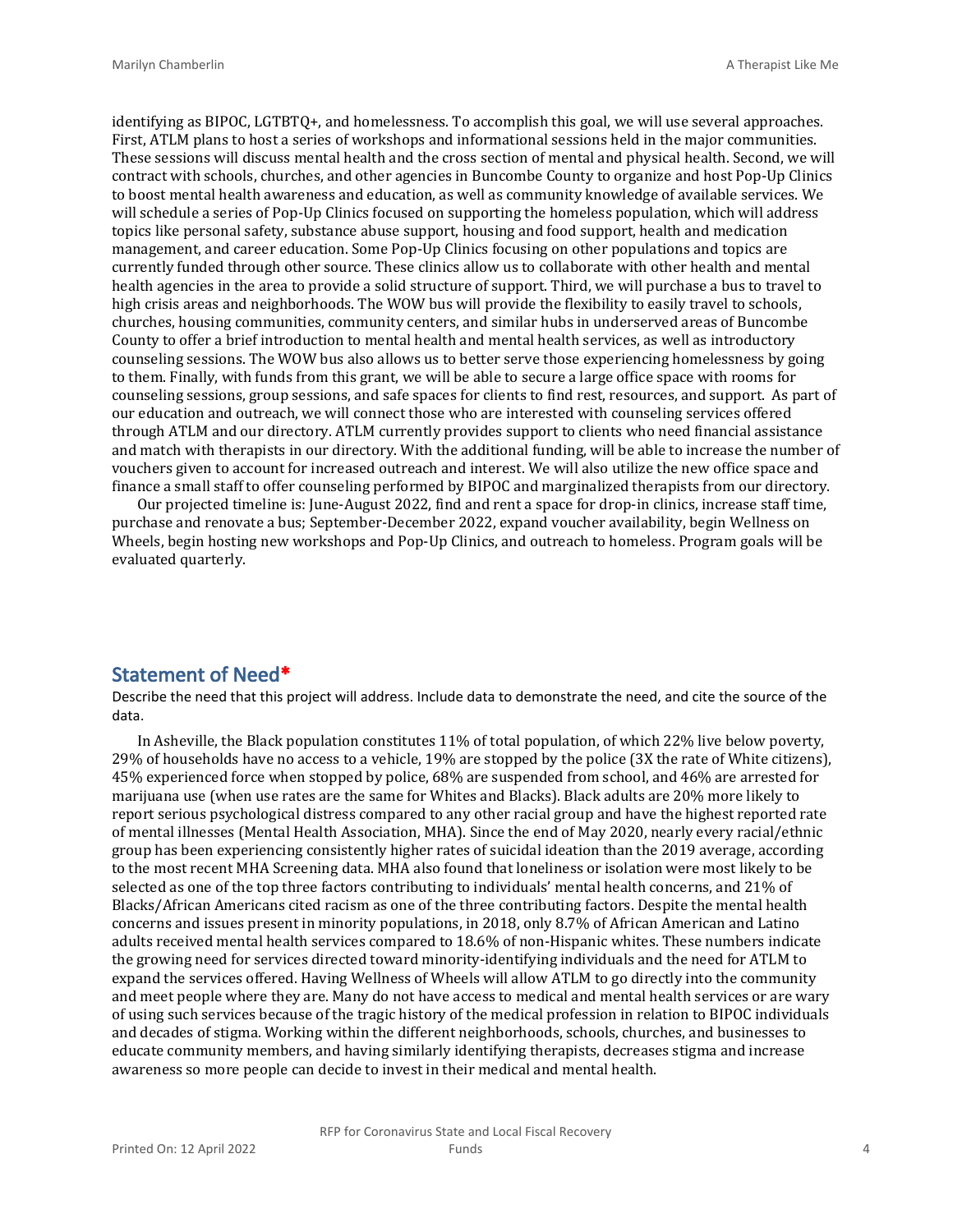#### **Link to COVID-19\***

Identify a health or economic harm resulting from or exacerbated by the public health emergency, describe the nature and extent of that harm, and explain how the use of this funding would address such harm.

Prior to COVID-19, research had extensively documented the impact of discrimination on living conditions, work, physical health, and mental health. COVID-19 increased these already existing issues, worsening stress and associated mental health concerns. In 2019, Black persons reported not having enough food three times and Hispanic persons two times more frequently than White persons (USDA). COVID-19 has disproportionately affected Blacks and Hispanics in terms of illness severity, lasting effects, and death. The effects of the pandemic on those who have lost someone need to be addressed. Researchers have identified stigma, including harassment and discrimination, and social or structural determinants of health (access to housing, healthy food, transportation, and health care) as factors that increase the risk for chronic stress among persons in minority groups, all of which were exacerbated by COVID-19 and affect both physical and mental health. The need for tailored interventions for racial and ethnic minority groups is essential during and post COVID-19. SAMSHA (2020) described in a report submitted by its Office of Behavioral Health Equity that "given the existing impediments to care for Blacks and Latinos due to social determinants of health, COVID-19 pandemic will place those with behavioral health problems at even higher vulnerability. Blacks and Latinos have lower access to needed treatment, often terminate treatment prematurely, and experience less culturally responsive care." The programs prosed by ATLM address these vulnerable populations. The experience of ATLM in promoting mental health for minority-identifying persons positions us to expand these services for communities in which we currently have a small presence. Programs for vulnerable populations reluctant in seeking services will address COVID-19 directly, as well as the effects on mental health for those who have suffered increased stress, loss, or lengthy isolation.

#### **Population Served\***

Define the population to be served by this project, including volume and demographic characteristics of those served.

Mental health was identified as the number one priority in the 2018 Buncombe County Health Assessment Buncombe. Several key measures lead to this decision, including the percentage of the population with no insurance (12.5%), low numbers of mental health care providers (1 provider for every 190 people), 26% of the population responding that they do not get needed social and emotional support, and 16.3% unable to obtain needed mental health services, double from 2015. Buncombe County also has a high suicide rate that continues to trend up (17 per 100,000). Research has found that Adverse Childhood Experiences (ACE) influence a person's health and mental health. In Buncombe County, 39.9% of adults experienced emotional abuse during childhood and 23.5% of adults experienced household mental illness during Childhood, both considered ACEs. Recently, researchers and therapists have included Adverse Community Experiences which include social/cultural environments, physical/built environments, and economic environments.

Therefore, therapists are becoming more in tune with how life experiences with poverty, discrimination, lack of mobility opportunities, poor housing, and community violence influence people's mental health. A Therapist Like Me responds in a way that destigmatizes oppressed identities in our community. We center these identities among our therapist members, support therapists of color, provide a directory of minorityidentifying therapists to our community, and provide therapy vouchers for clients sharing similar identities. Specifically, ATLM will focus on the 44,402 BIPOC and more than 1500 LGBTQ+ residents in Buncombe County.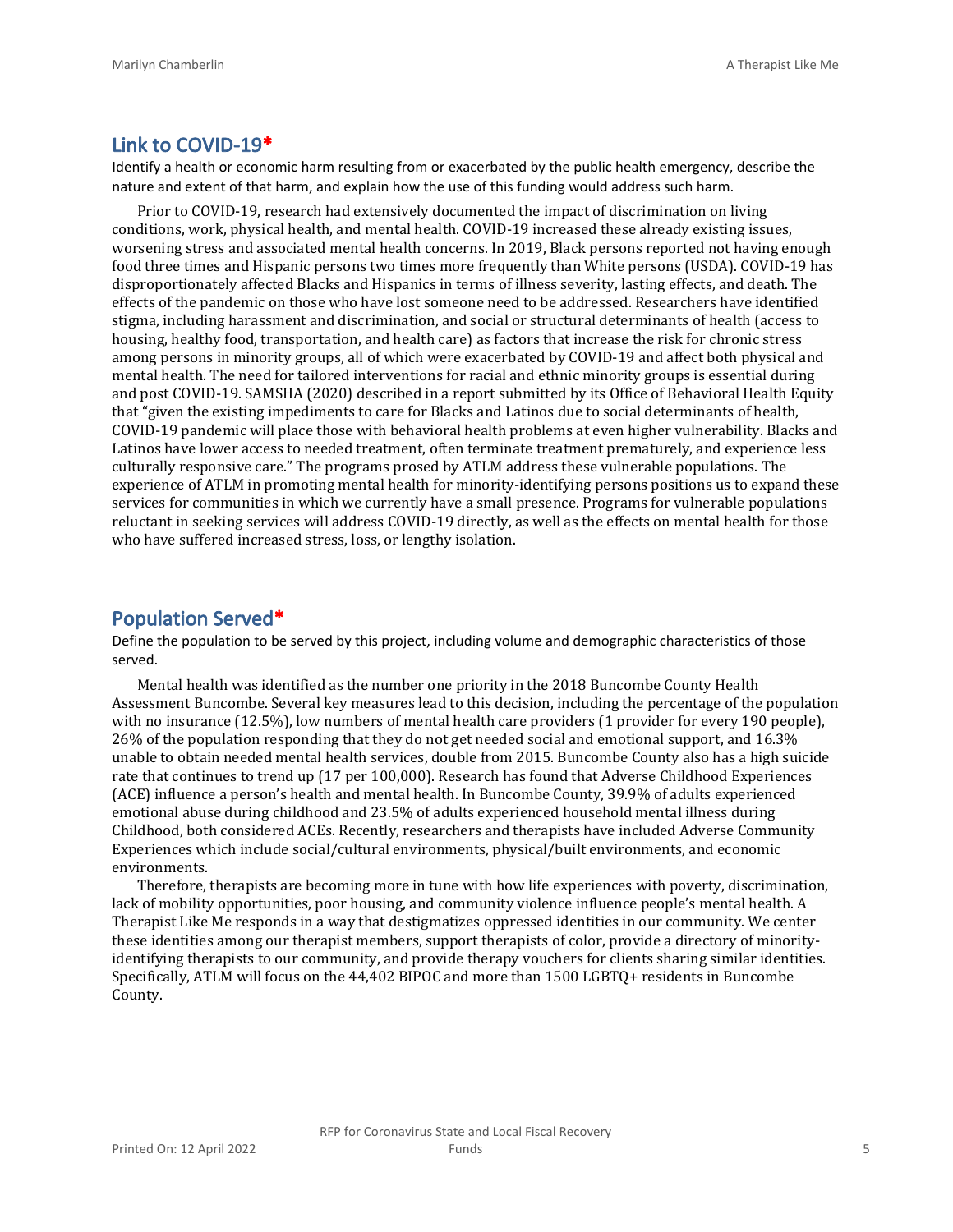#### **Results\***

Describe the proposed impact of the project. List at least 3 performance measures that will be tracked and reported. If possible, include baselines and goals for each performance measure.

The ultimate impact of this project is to increase access to Health and Wellness for BIPOC and other minority identifying people in Buncombe County. Our objectives are to:

1. Increase the number of positive, safe spaces for people of minority-identities to seek therapy - this will be tracked through the number people who attend the Pop-Up Clinics, and come to the safe locations (the WOW Bus and our offices).

2. Increase the number of minority-identifying people learning about mental health and wellness options and services-this will be track through self-report surveys from those who come to the Pop-Up Clinics and other educational events, and when appropriate pre-post surveys.

3. Increase the number of minority-identifying people receiving mental health and wellness information and services-this will be track through self-report surveys from both therapist and community members and vouchers used.

#### **Evaluation\***

Describe the data collection, analysis, and quality assurance measures you will use to assure ongoing, effective tracking of contract requirements and outcomes.

To evaluate program success, we will perform surveys on the reduction of barriers, track the number of clients seen each quarter (with a steady increase), the number of vouchers used (increasing over time), the number of schools, churches, and other agencies that host mental health activities, and the number of people that attend our trainings, pop-clinics, and other educational events. Quarterly reports will be given to Buncombe County and the ATLM Board of Directors. The ATLM staff and board will use these quarterly results to identify strengths to build upon and weaknesses to improve to assure ongoing effectiveness of the program. When gaps are identified in the services provided, ATLM staff will increase outreach to the underserved communities and make adjustments to the program model.

#### **Equity Impact\***

How will this effort help build toward a just, equitable, and sustainable COVID-19 recovery? How are the root causes and/or disproportionate impacts of inequities addressed?

While data is not available on a local level for understanding the effects of race, gender, gender identity, and poverty on mental health, national statistics show the need for therapy that addresses these Adverse Community Experiences. Black and African American people living below poverty are twice as likely to report serious psychological distress than those living over 2x the poverty level. Black and African American teenagers are more likely to attempt suicide than White teenagers. In 2018, 16% of Black/African American people reported having a mental illness, and 22.4 percent of those reported a serious mental illness.

Blacks/African Americans hold beliefs related to stigma, psychological openness, and help-seeking, which in turn affects their coping behaviors. The National Alliance on Mental Health estimates that untreated mental illness costs the country up to \$300 billion every year due to losses in productivity. If minorities, who already experience discrimination, lower wages, job discrimination, continue to suffer from untreated mental health issues their mental health becomes another social harm. By addressing the systemic and individual trauma felt by minority-identifying communities and exasperated by COVID 19 ATLM is addressing the mental and physical health barriers, so BIPOC and other minority populations can effectively recover from the physical, emotional, and economic stress caused by COVID-19.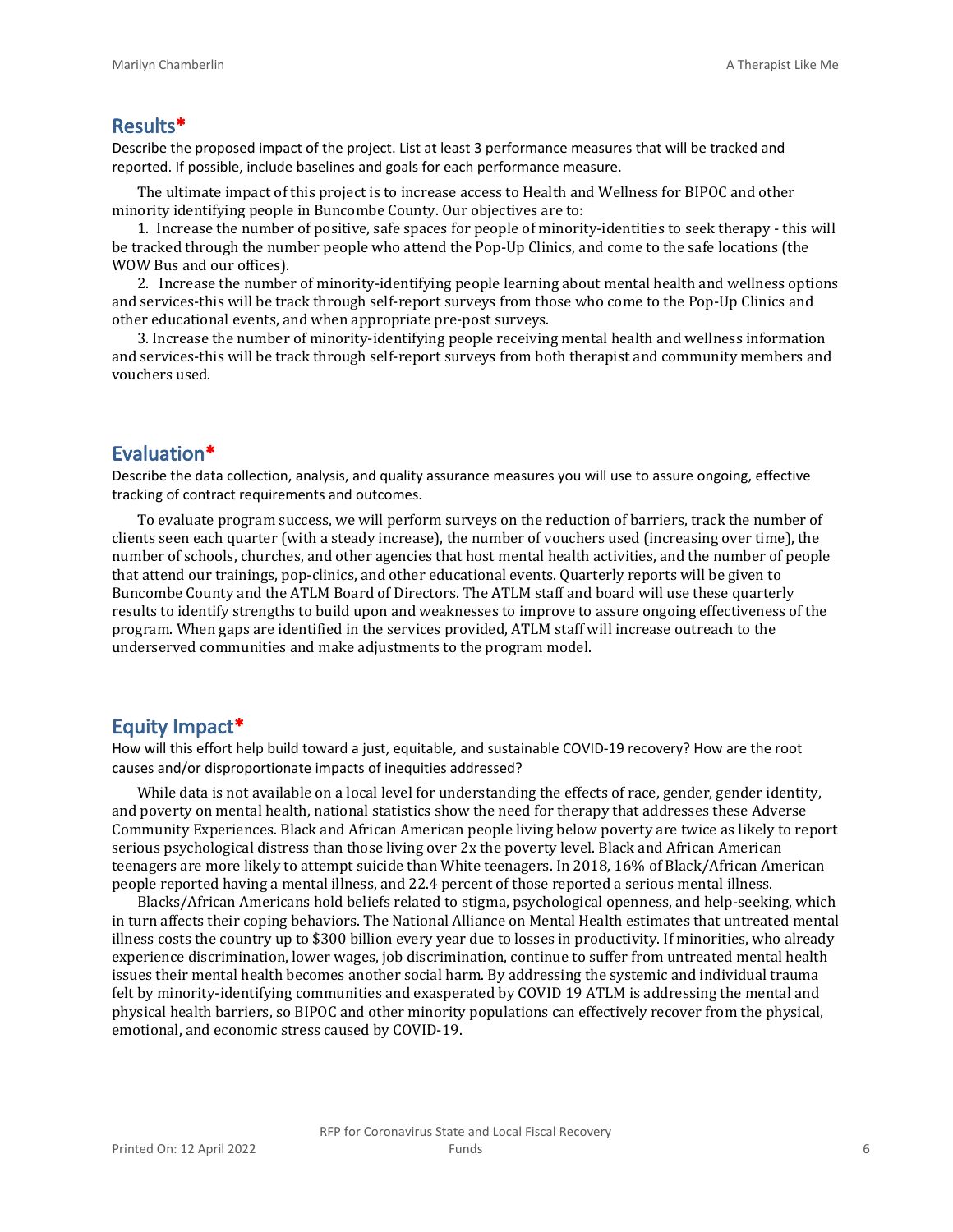#### **Project Partners\***

Identify any subcontractors you intend to use for the proposed scope of work. For each subcontractor listed, indicate:

- 1.) What products and/or services are to be supplied by that subcontractor and;
- 2.) What percentage of the overall scope of work that subcontractor will perform.

Also, list non-funded key partners critical to project.

We have a relationship with Building Bridges, Racial Equity Inclusion, My Sistah Taught Me That, and Kairos' Racial Equity program led by Naomi Tutu. Additionally, we have collaborated and/or partnered with Blue Ridge Pride, Tranzmission, Camp Lakey Gap, the Veterans Administration, Our Voice, Helpmate, YWCA, Lenoir-Rhyne, Western North Carolina University, UNCA (including their office of accessibility), and Montreat. We have established relationships with Everybody Yoga, Land of Sky, and The Council on Aging in Asheville.

#### **Capacity\***

Describe the background, experience, and capabilities of your organization or department as it relates to capacity for delivering the proposed project and managing federal funds.

ATLM has provided 37 vouchers for eligible clients and have 41 minority-identifying therapists in our directory. Recently, we expanded our staff to include an administrative assistant, contract grant writer, and bookkeeper to provide greater capacity to manage the expanding voucher and training programs. We have an accountant who manages our funds and is familiar with federal fund management. Our staff has extensive experience. Dr. Noreal Armstrong, CEO, earned her PhD in Counselor Education and Supervision and is a Licensed Clinical Mental Health Counselor Supervisor (LMHCS), Nationally Certified Counselor (NCC), a Licensed Chemical Dependency Counselor (LCDC). As a former Associate Professor in the Clinical Mental Health Counseling Program at Montreat College, she has a strong research agenda in the areas of multiculturalism, deaf populations, substance abuse, adolescent development, and women in the professorate and is passionate about advocacy, mentoring, and educating future counselors. Catie Beaulieu, works on trainings and is the founder and former CEO of ATLM. She holds an M.B.A in Business Administration and

M.A. in Clinical Mental Health Counseling. In 2014, she began work at Gestalt Wellness Studio in Asheville NC, where she is an owner, consultant and trainer and has her own practice, Faith Beaulieu Private Practice. Lauren Andrews is the Administrative & Program Coordinator for A Therapist Like Me. She is working on a Human Resources Management at Asheville/Bunc Community College. She has been an Administrative Specialist and Clubland Editor for Mountain Xpress and was a marketing liaison responsible for assisting with revenue ideas and collection, as w community liaison responsible for directing all inquiries to the proper persons and resources. With our organization, she handles core training, events, meetings, marketing, and fundraising as well as networking with businesses, seeking out events, trainings, workshops, and funding opportunities.

#### **Budget\***

Provide a detailed project budget including all proposed project revenues and expenditures, including explanations and methodology. For all revenue sources, list the funder and denote whether funds are confirmed or pending. For project expenses, denote all capital vs. operating costs, and reflect which specific expenses are proposed to be funded with one-time Buncombe County Recovery Funds.

Download a copy of the budget form [HERE](https://buncombecounty.org/common/community-investment/grants/early-childhood-education/Recovery-Funds-budget-template.xlsx). Complete the form, and upload it using the button below.

Recovery-Funds-budget-template ATLM updated.xlsx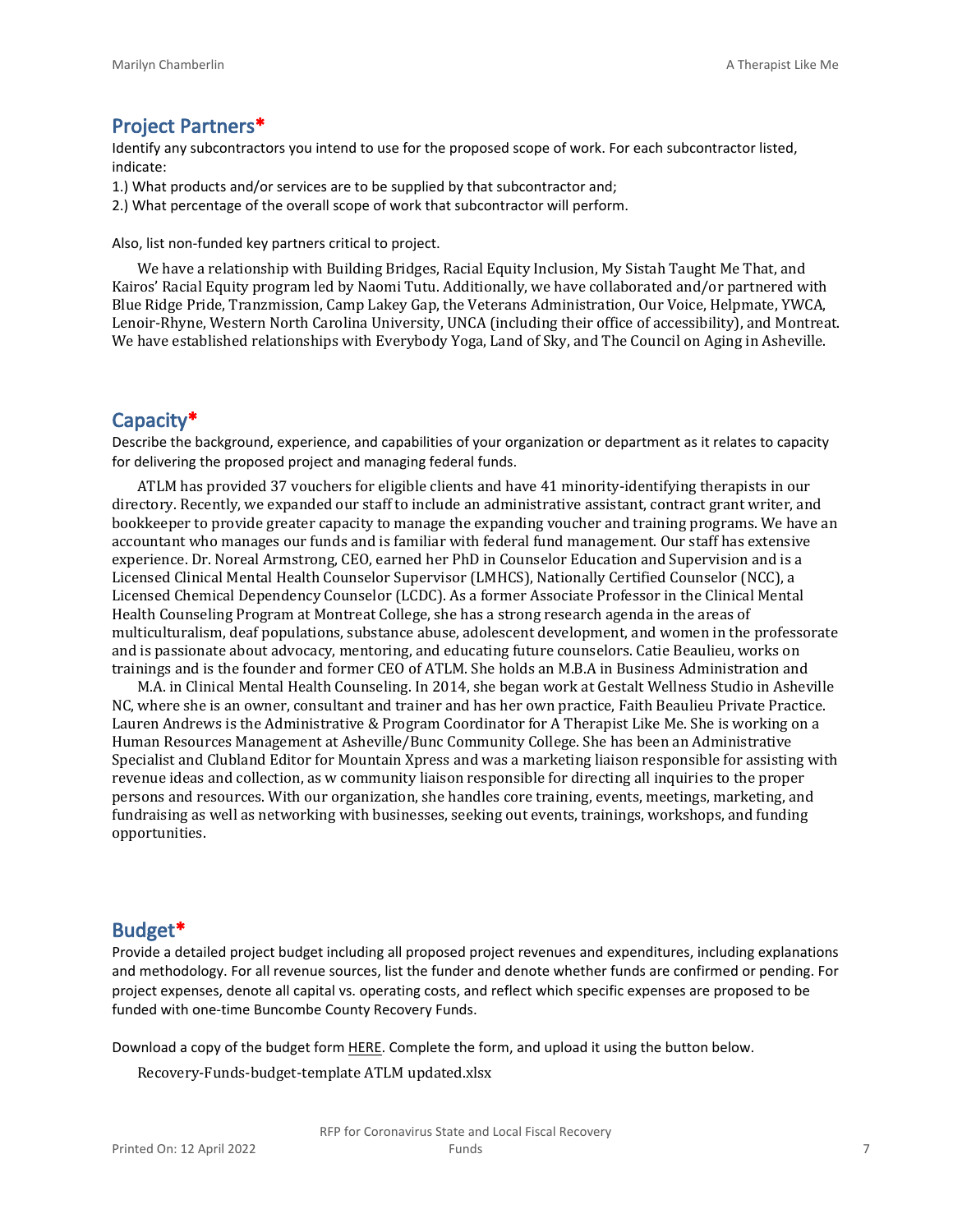## **Special Considerations\***

Provide any other information that might assist the County in its selection.

ATLM has continually grown since its beginning in 2019 as we serve the minority population in Buncombe County and have some upcoming opportunities to expand again with capacity building grants.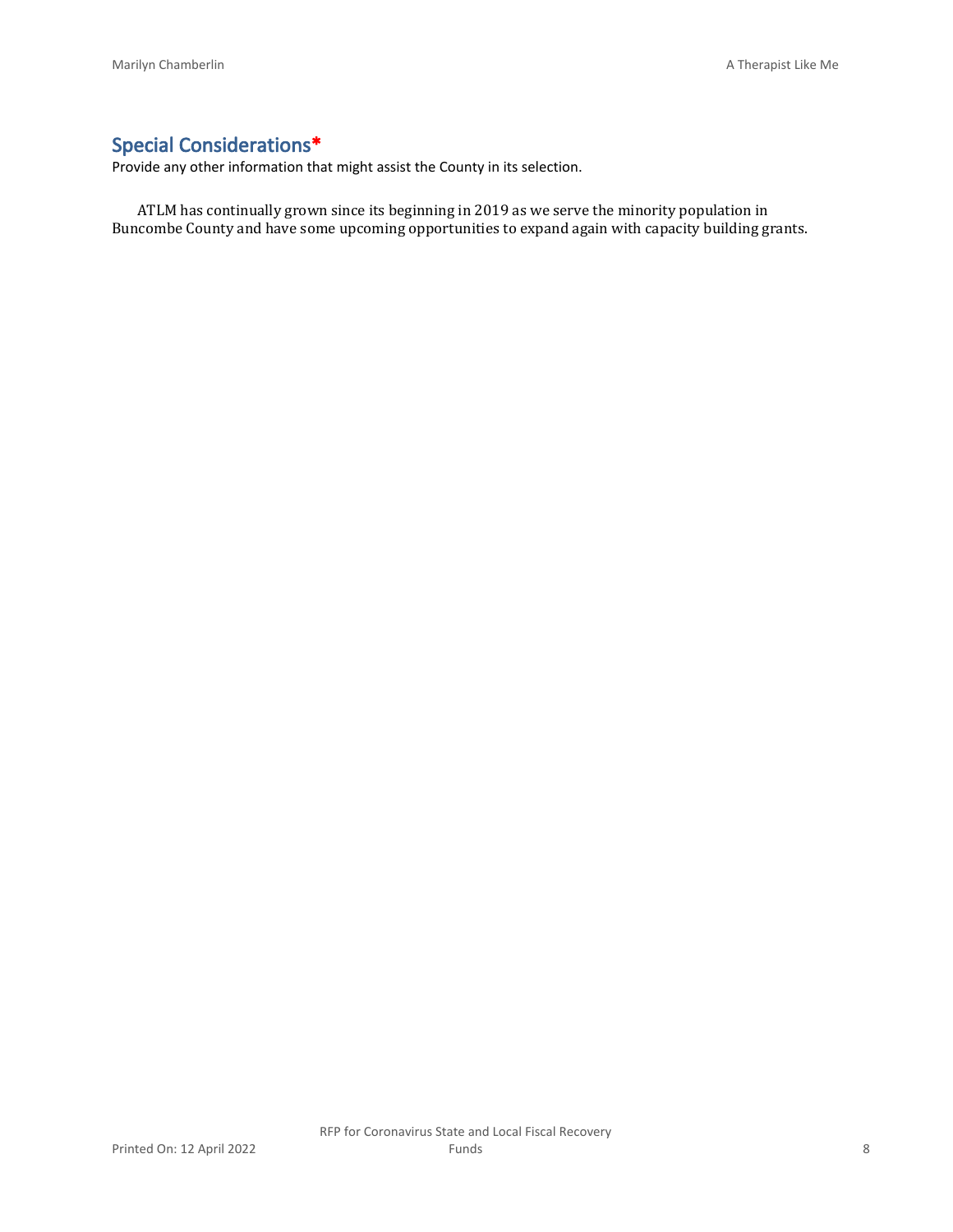# File Attachment Summary

## *Applicant File Uploads*

• Recovery-Funds-budget-template ATLM updated.xlsx